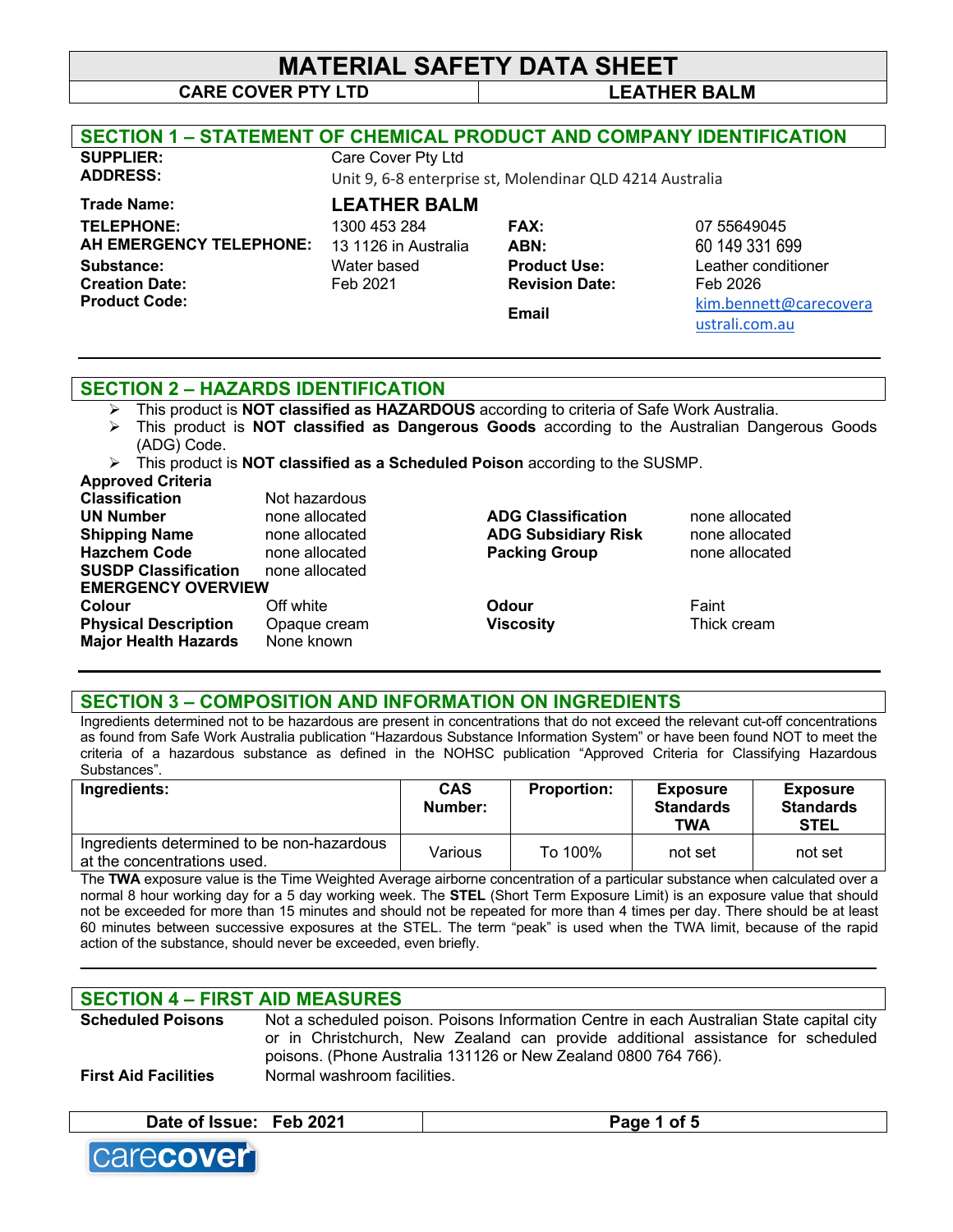| <b>MATERIAL SAFETY DATA SHEET</b> |                                                                                                                                                             |                                                                                                                                                                                   |  |
|-----------------------------------|-------------------------------------------------------------------------------------------------------------------------------------------------------------|-----------------------------------------------------------------------------------------------------------------------------------------------------------------------------------|--|
|                                   | <b>CARE COVER PTY LTD</b>                                                                                                                                   | <b>LEATHER BALM</b>                                                                                                                                                               |  |
|                                   |                                                                                                                                                             |                                                                                                                                                                                   |  |
| <b>Skin contact</b>               | redness develops.                                                                                                                                           | Wash skin with water. Seek medical advice (e.g. doctor) if any irritation, burning or                                                                                             |  |
| Eye contact                       | Immediately irrigate with water for at least 20 minutes. Eyelids to be held open. Seek<br>medical advice (e.g. ophthalmologist) if any irritation persists. |                                                                                                                                                                                   |  |
| Ingestion                         | advice (e.g. doctor).                                                                                                                                       | Do NOT induce vomiting. Rinse mouth thoroughly with water immediately. Give water to<br>drink. If vomiting occurs, give further water to achieve effective dilution. Seek medical |  |
| <b>Inhalation</b>                 | medical advice (e.g. doctor) if any symptoms persist.                                                                                                       | Remove victim to fresh air away from exposure - avoid becoming a casualty.<br>Seek                                                                                                |  |
| <b>Advice to Doctor</b>           | of distress of the patient.                                                                                                                                 | Treat symptomatically. All treatments should be based on observed signs and symptoms                                                                                              |  |
| <b>Aggravated Medical</b>         |                                                                                                                                                             |                                                                                                                                                                                   |  |
| <b>Conditions</b>                 | None known.                                                                                                                                                 |                                                                                                                                                                                   |  |

### **SECTION 5 – FIRE FIGHTING MEASURES**

| <b>Fire and Explosion</b>  |                                                                                                                                                                                                                                    |
|----------------------------|------------------------------------------------------------------------------------------------------------------------------------------------------------------------------------------------------------------------------------|
| <b>Hazards</b>             | Water based. Not combustible - if involved in a fire, may emit toxic fumes.                                                                                                                                                        |
| <b>Extinguishing Media</b> | Use an extinguishing media suitable for surrounding fires.                                                                                                                                                                         |
| <b>Fire Fighting</b>       | Keep containers exposed to extreme heat cool with water spray. Fire fighters to wear<br>self-contained breathing apparatus if risk of exposure to products of combustion or<br>decomposition. Evacuate area - move upwind of fire. |
| <b>Flash Point</b>         | Not combustible                                                                                                                                                                                                                    |

### **SECTION 6 – ACCIDENTAL RELEASE MEASURES**

**Occupational Release** Minor spills do not normally need any special clean-up measures - simply rinse with water. In the event of a major spill, prevent spillage from entering drains or water courses. For large spills, or tank rupture, stop leak if safe to do so. Wear appropriate protective equipment as in section 8 below to prevent skin and eye contamination. Spilt material

may result in a slip hazard and should be absorbed into dry, inert material (e.g. sand, earth or vermiculite), which then can be put into appropriately labelled drums for disposal by an approved agent according to local conditions. Residual deposits will remain slippery. Wash area down with excess water. If contamination of sewers or waterways has occurred advise the local emergency services. In the event of a large spillage notify the local environment protection authority or emergency services.

|                 | <b>SECTION 7 - HANDLING AND STORAGE</b>                                                                                             |
|-----------------|-------------------------------------------------------------------------------------------------------------------------------------|
| <b>Handling</b> | Avoid contact with incompatible materials. When handling, DO NOT eat, drink or smoke.                                               |
|                 | Keep containers closed. Avoid physical damage to containers. As with any chemical<br>product, wash hands with water after handling. |
| <b>Storage</b>  | Store in a cool, dry, place with good ventilation. Store away from incompatible materials<br>(Section 10). Keep containers closed.  |

**Date of Issue: Feb 2021 Page 2 of 5**

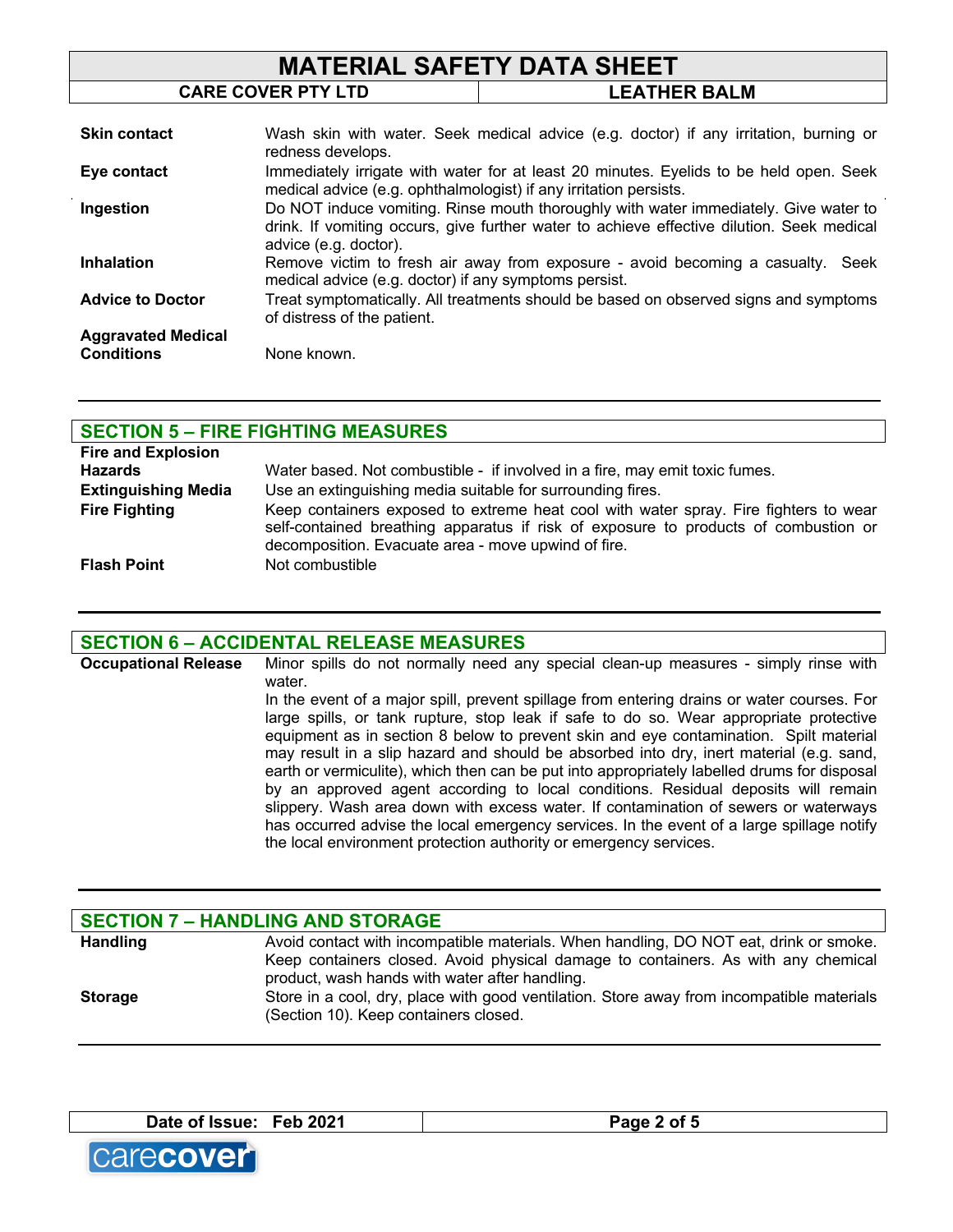# **MATERIAL SAFETY DATA SHEET**<br>CARE COVER PTY LTD

|                                                | <b>SECTION 8 - EXPOSURE CONTROLS AND PERSONAL PROTECTION</b>                                                                                                                                                                                                                                                                                                                                |
|------------------------------------------------|---------------------------------------------------------------------------------------------------------------------------------------------------------------------------------------------------------------------------------------------------------------------------------------------------------------------------------------------------------------------------------------------|
| <b>Exposure Limits</b>                         | National Occupational Exposure Limits, as published by Safe Work Australia:                                                                                                                                                                                                                                                                                                                 |
|                                                | Time-weighted Average (TWA): None established for specific product.                                                                                                                                                                                                                                                                                                                         |
|                                                | See SECTION 3 for Exposure Limits of individual ingredients.                                                                                                                                                                                                                                                                                                                                |
|                                                | Short Term Exposure Limit (STEL): None established for specific product.                                                                                                                                                                                                                                                                                                                    |
|                                                | See SECTION 3 for Exposure Limits of individual ingredients.                                                                                                                                                                                                                                                                                                                                |
| <b>Biological Limit Value</b>                  | None established for product.                                                                                                                                                                                                                                                                                                                                                               |
| <b>Engineering Controls</b>                    | None required.                                                                                                                                                                                                                                                                                                                                                                              |
| <b>Personal Protective</b><br><b>Equipment</b> | This product is a conditioning product for leather and is not classified as hazardous<br>according to the criteria of Safe Work Australia.                                                                                                                                                                                                                                                  |
|                                                | Use good occupational work practice. The use of protective clothing and equipment<br>depends upon the degree and nature of exposure. Final choice of appropriate protection<br>will vary according to individual circumstances i.e. methods of handling or engineering<br>controls and according to risk assessments undertaken. The following protective<br>equipment should be available; |
| <b>Eye Protection</b>                          | Generally not required to handle the product as per label directions.                                                                                                                                                                                                                                                                                                                       |
|                                                | The use of safety glasses with side shield protection, goggles or face shield is<br>recommended to handle in quantity, cleaning up spills, decanting, etc. Contact lenses<br>pose a special hazard; soft lenses may absorb irritants and all lenses concentrate them.                                                                                                                       |
| <b>Skin Protection</b>                         | Generally not required to handle the product as per label directions.                                                                                                                                                                                                                                                                                                                       |
|                                                | Overalls, work boots and elbow length gloves (as per AS/NZS 2161, or as recommended<br>by supplier) are recommended for handling the concentrated product in quantity,<br>cleaning up spills, decanting, etc.                                                                                                                                                                               |
| <b>Protective Material</b>                     | Material suitable for detergent contact – Butyl rubber, Natural Latex, Neoprene, PVC,                                                                                                                                                                                                                                                                                                       |
| <b>Types</b>                                   | and Nitrile.                                                                                                                                                                                                                                                                                                                                                                                |
| <b>Respirator</b>                              | Generally not required to handle the product as per label directions.                                                                                                                                                                                                                                                                                                                       |
|                                                |                                                                                                                                                                                                                                                                                                                                                                                             |
|                                                | <b>SECTION 9 – PHYSICAL AND CHEMICAL PROPERTIES</b>                                                                                                                                                                                                                                                                                                                                         |

|                         | <u> SEUTIUN 9 – PHTSIUAL AND UNEMIUAL PRUPERTIES</u> |                                 |                     |
|-------------------------|------------------------------------------------------|---------------------------------|---------------------|
| <b>Physical State</b>   | Viscous liquid/cream                                 | Colour                          | Off white           |
| <b>Odour</b>            | faint odour                                          | <b>Specific Gravity</b>         | 0.99 - 1.01 @ 25 °C |
| <b>Boiling Point</b>    | Approximately 100 °C                                 | <b>Freezing Point</b>           | Approximately 0 °C  |
| <b>Vapour Pressure</b>  | Not available                                        | <b>Vapour Density</b>           | Not available       |
| <b>Flash Point</b>      | $> 63$ °C (not flammable)                            | <b>Flammable Limits</b>         | Not applicable      |
| <b>Water Solubility</b> | Miscible in all proportions                          | рH                              | $6.0 - 8.0$ neat    |
| <b>Volatile Organic</b> |                                                      | <b>Coefficient of Water/Oil</b> |                     |
| <b>Compounds (VOC)</b>  | $0\%$ v/v                                            | <b>Distribution</b>             | Not available       |
| Viscosity               | Viscous cream                                        | <b>Odour Threshold</b>          | Not available       |
| <b>Evaporation Rate</b> | Not available                                        | <b>Per Cent Volatile</b>        | ca 90 % v/v         |
|                         |                                                      |                                 |                     |

|                               | <b>SECTION 10 - STABILITY AND REACTIVITY</b>                                     |
|-------------------------------|----------------------------------------------------------------------------------|
| <b>Chemical Stability</b>     | Stable at normal temperatures and pressure.                                      |
| <b>Conditions to Avoid</b>    | None known.                                                                      |
| <b>Incompatible Materials</b> | None known.                                                                      |
| <b>Hazardous</b>              | Product can decompose on combustion to form Carbon Monoxide, Carbon Dioxide, and |
| <b>Decomposition</b>          | other possibly toxic gases and vapours.                                          |
| <b>Hazardous Reactions</b>    | None known.                                                                      |
|                               |                                                                                  |

**Date of Issue: Feb 2021 Page 3 of 5**

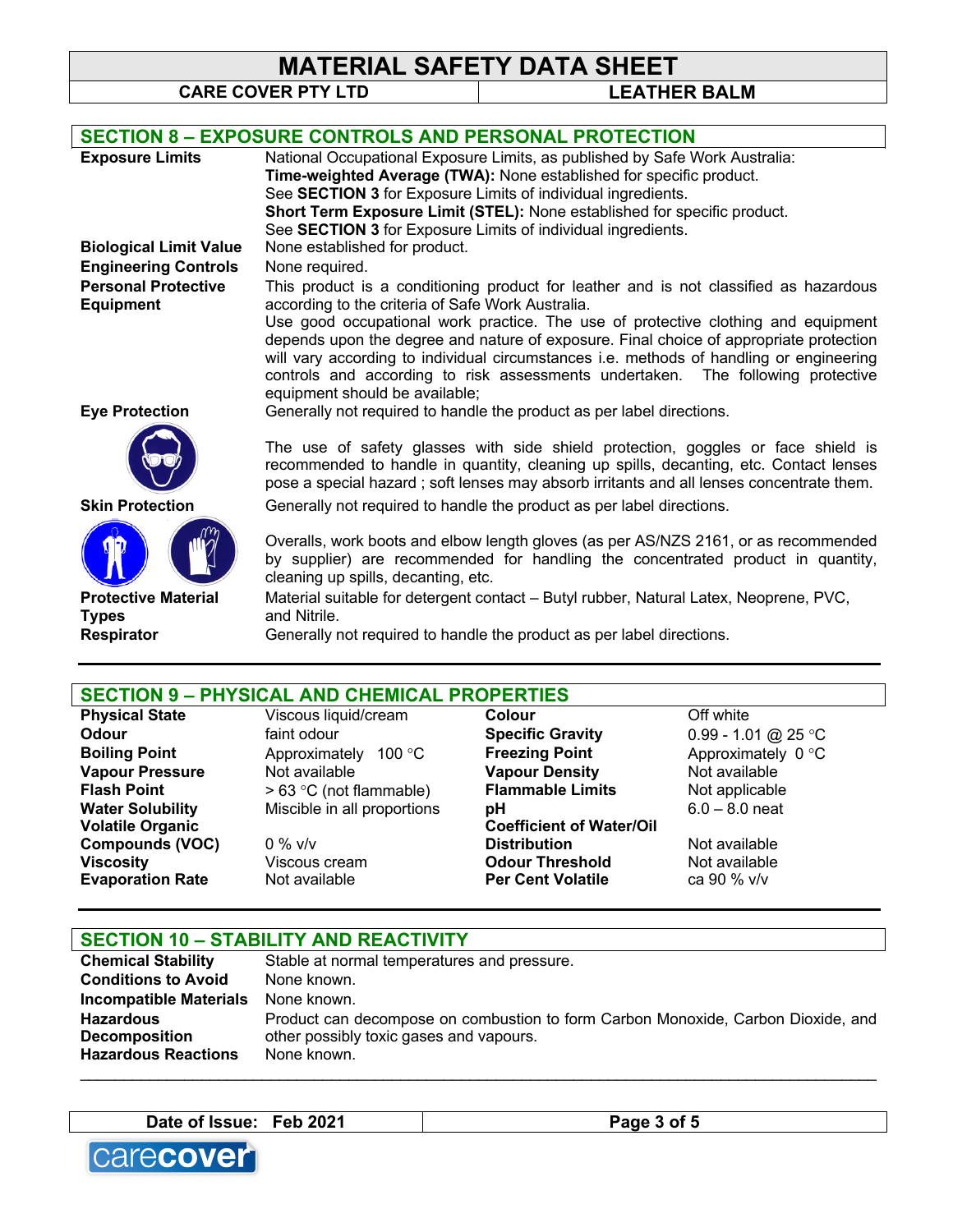**MATERIAL SAFETY DATA SHEET CARE COVER PTY LTD LEATHER BALM**

|                                    | <b>SECTION 11 - TOXICOLOGICAL INFORMATION</b>                                                           |
|------------------------------------|---------------------------------------------------------------------------------------------------------|
| <b>PRODUCT MIXTURE INFORMATION</b> |                                                                                                         |
| <b>Local Effects</b>               | None known.                                                                                             |
| <b>Target Organs</b>               | None known.                                                                                             |
| <b>POTENTIAL HEALTH EFFECTS</b>    |                                                                                                         |
| Ingestion                          |                                                                                                         |
| short term exposure                | Low toxicity. Ingestion of large amounts may irritate the gastric tract causing nausea and<br>vomiting. |
| long term exposure                 | No information available.                                                                               |
| <b>Skin contact</b>                |                                                                                                         |
| short term exposure                | Not a known skin irritant.                                                                              |
| long term exposure                 | Prolonged and repeated skin contact with undiluted solutions may induce eczematoid<br>dermatitis.       |
| Eye contact                        |                                                                                                         |
| short term exposure                | Eye contact may cause mild stinging, blurring, tearing.                                                 |
| long term exposure                 | No information available.                                                                               |
| <b>Inhalation</b>                  |                                                                                                         |
| short term exposure                | Not an inhalation hazard.                                                                               |
| long term exposure                 | No information available.                                                                               |
| <b>Carcinogen Status</b>           |                                                                                                         |
| <b>SWA</b>                         | No significant ingredient is classified as carcinogenic by Safe Work Australia.                         |
| <b>NTP</b>                         | No significant ingredient is classified as carcinogenic by NTP.                                         |
| <b>IARC</b>                        | No significant ingredient is classified as carcinogenic by IARC.                                        |
| <b>Medical conditions</b>          |                                                                                                         |
| aggravated by exposure             | No information available.                                                                               |

#### **SECTION 12 – ECOLOGICAL INFORMATION**

| None available for specific product.                                                                                                                                                                                                                               |
|--------------------------------------------------------------------------------------------------------------------------------------------------------------------------------------------------------------------------------------------------------------------|
| None available for specific product.                                                                                                                                                                                                                               |
| None available for specific product                                                                                                                                                                                                                                |
| None available for specific product                                                                                                                                                                                                                                |
| According to NICNAS, the overall environmental hazard of the notified polymer can be<br>rated as low at the proposed level of import. No hydrocarbons or environmentally<br>hazardous components.                                                                  |
| Apply this product only as specified on the label. Product miscible in all proportions with<br>water. AS WITH ANY CHEMICAL PRODUCT, DO NOT DISCHARGE LARGE<br>QUANTITIES INTO DRAINS, WATERWAYS, SEWER OR ENVIRONMENT. Inform local<br>authorities if this occurs. |
|                                                                                                                                                                                                                                                                    |

### **SECTION 13 – DISPOSAL CONSIDERATIONS**

**Disposal** The small quantities contained in wash solutions (when used as directed) can generally be handled by conventional sewage systems, septics, and grey water systems. To dispose of quantities of undiluted product, refer to State Land Waste Management Authority. Transfer product residues to a labelled, sealed container for disposal or recovery. Waste disposal must be by an accredited contractor. As with any chemical, do not put down the drain in quantity.

| <b>SECTION 14 - TRANSPORT INFORMATION</b> |                |                           |                |  |
|-------------------------------------------|----------------|---------------------------|----------------|--|
| <b>UN Number</b>                          | none allocated | <b>ADG Classification</b> | none allocated |  |
| Date of Issue: Feb 2021                   |                | Page 4 of 5               |                |  |
| <b>Icarecovert</b>                        |                |                           |                |  |